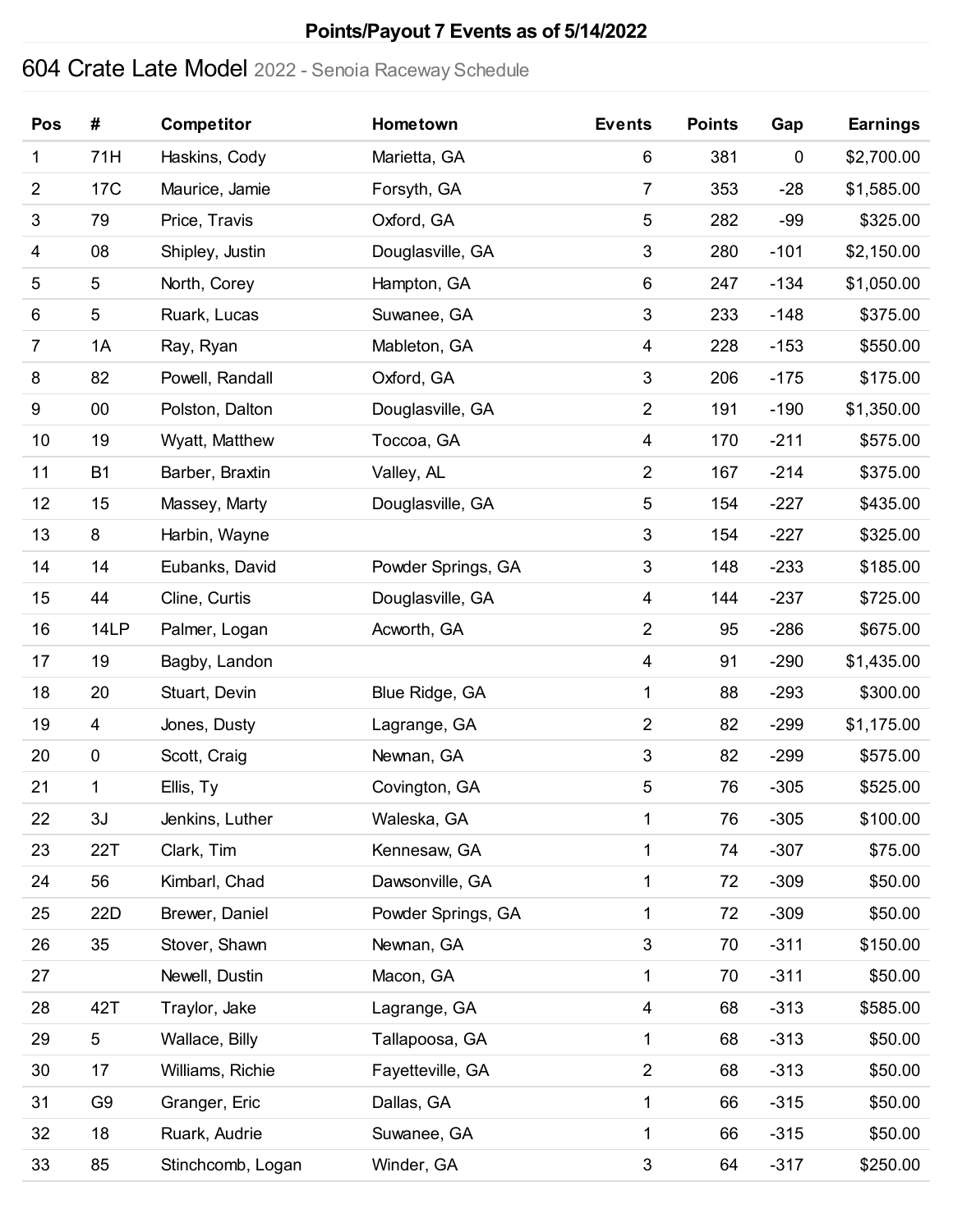| Pos | #               | <b>Competitor</b>   | Hometown           | <b>Events</b>  | <b>Points</b> | Gap    | <b>Earnings</b> |
|-----|-----------------|---------------------|--------------------|----------------|---------------|--------|-----------------|
| 34  | 83              | Harrison, John      | Nicholson, GA      | $\overline{2}$ | 62            | $-319$ | \$175.00        |
| 35  | 27              | Marchman, Parker    | Lagrange, GA       | 1              | 62            | $-319$ | \$50.00         |
| 36  | 0S              | Scott, Josh         | Jackson, GA        | 1              | 60            | $-321$ | \$50.00         |
| 37  | $\overline{7}$  | Baxter, Jimmy Jr    | Newnan, GA         | 1              | 58            | $-323$ | \$35.00         |
| 38  | 17K             | Haygood, Kyler      | Douglasville, GA   | $\overline{4}$ | 56            | $-325$ | \$685.00        |
| 39  | 18X             | Page, Michael       | Douglasville, GA   | $\overline{2}$ | 0             | $-381$ | \$1,050.00      |
| 40  | 66K             | Knowles, Dylan      | Lanett, AL         | 1              | $\pmb{0}$     | $-381$ | \$1,000.00      |
| 41  | 1A              | Ray, Ryan           | Talladega, AL      | $\overline{2}$ | $\pmb{0}$     | $-381$ | \$400.00        |
| 42  | 88              | Payton, Shane       | Newnan, GA         | 3              | 0             | $-381$ | \$500.00        |
| 43  | 91              | Darda, Colby        | Lagrange, GA       | 3              | 0             | $-381$ | \$585.00        |
| 44  | 9               | Elliott, Chase      | Dawsonville, GA    | 1              | $\pmb{0}$     | $-381$ | \$500.00        |
| 45  | 66              | Knowles, Jake       | Rome, GA           | 1              | $\pmb{0}$     | $-381$ | \$500.00        |
| 46  | 11              | Baker, Chase        | Lagrange, GA       | 1              | $\pmb{0}$     | $-381$ | \$350.00        |
| 47  | 29              | Weed, Mike          | Franklin, GA       | 3              | $\pmb{0}$     | $-381$ | \$250.00        |
| 48  | K11             | Keaton, Mitchell    | Villa Rica, GA     | $\overline{2}$ | $\pmb{0}$     | $-381$ | \$250.00        |
| 49  | GB <sub>9</sub> | Womack, Brian       | Chattanooga, TN    | $\overline{2}$ | $\pmb{0}$     | $-381$ | \$150.00        |
| 50  | 110             | Culpepper, Ricky    |                    | 1              | 0             | $-381$ | \$100.00        |
| 51  | 22              | Pate, Jeremy        | Pensacola, FL      | 1              | $\pmb{0}$     | $-381$ | \$125.00        |
| 52  | 5               | Dykes, Rodgerick    | Smiths Station, AL | 1              | $\pmb{0}$     | $-381$ | \$175.00        |
| 53  | 33              | Leyendecker, Colton | Holt, FL           | 1              | $\pmb{0}$     | $-381$ | \$75.00         |
| 54  | 113             | Fuller, Lee         | Newnan, GA         | 3              | $\pmb{0}$     | $-381$ | \$135.00        |
| 55  | 01              | Arnold, Bobby       | Newnan, GA         | 1              | $\pmb{0}$     | $-381$ | \$50.00         |
| 56  | 98              | Copeland, Josh      | McDonough, GA      | 1              | $\pmb{0}$     | $-381$ | \$50.00         |
| 57  | 66              | Knowles, Jody       | Tyrone, GA         | 1              | 0             | $-381$ | \$35.00         |
| 58  | $\overline{7}$  | Cook, Kevin         | Newnan, GA         | 1              | 0             | $-381$ | \$35.00         |
| 59  | 47              | Mills, Bobby        | Zebulon, GA        | 1              | $\pmb{0}$     | $-381$ | \$35.00         |
| 60  | 10              | Armstrong, Dylan    | Canton, GA         | 1              | 0             | $-381$ | \$0.00          |
| 61  | $\mathfrak{S}$  | Mullinax, Caden     | Birmingham, AL     | 1              | 0             | $-381$ | \$0.00          |
| 62  | 89              | Fancher, Clay       | Loganville, GA     | 1              | 0             | $-381$ | \$0.00          |



**Powered by MyRacePass 618 and 2009 120 and 2009 12:00 12:00 12:00 12:00 12:00 12:00 12:00 12:00 12:00 12:00 12:00 12:00 12:00 12:00 12:00 12:00 12:00 12:00 12:00 12:00 12:00 12:00 12:00 12:00 12:00 12:00 12:00 12:00 12:00**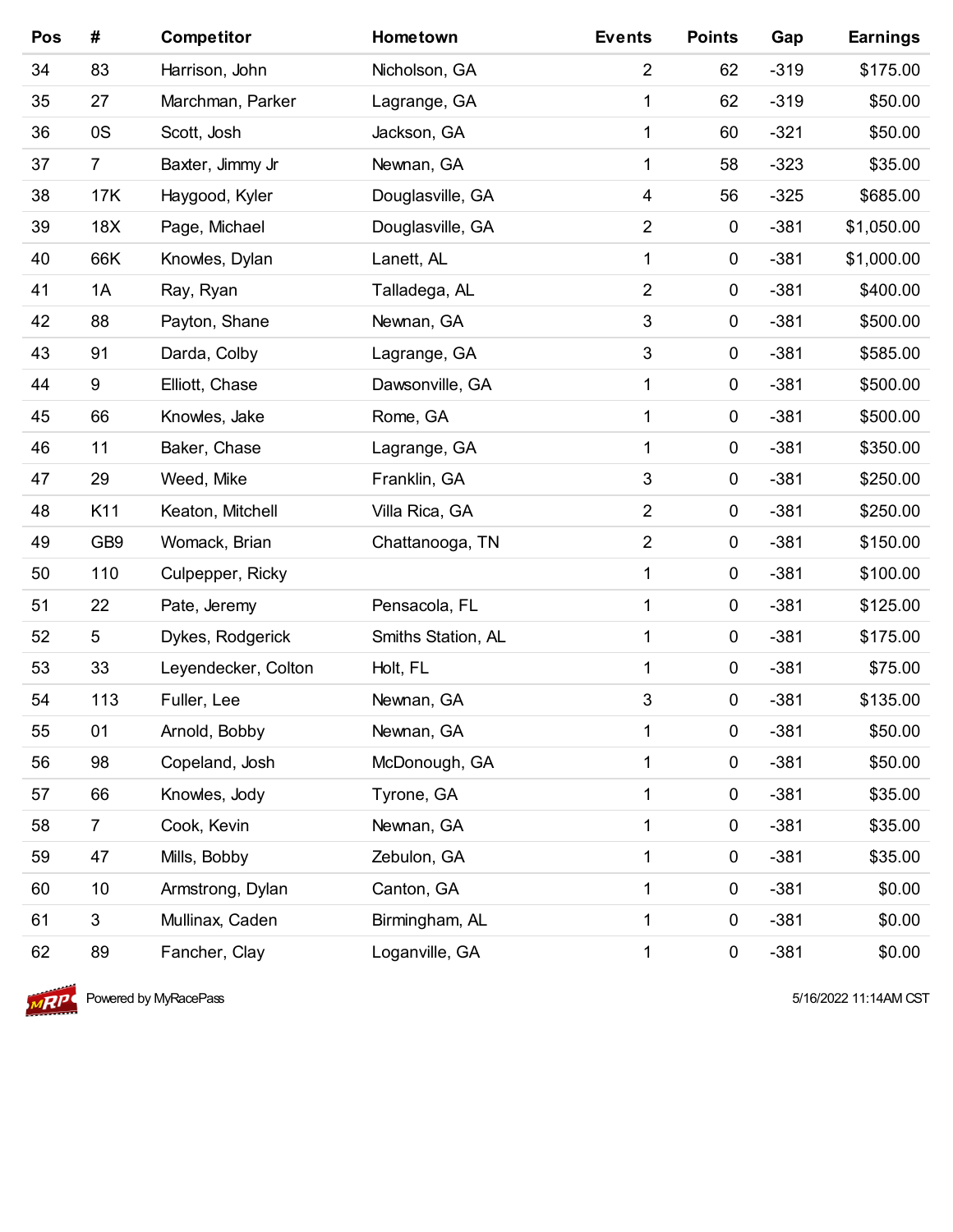### **Points/Payout 6 Events as of 5/14/2022**

# Limited Late Model 2022 - Senoia Raceway Schedule

| Pos            | #              | <b>Competitor</b> | Hometown         | <b>Events</b>             | <b>Points</b> | Gap       | <b>Earnings</b> |
|----------------|----------------|-------------------|------------------|---------------------------|---------------|-----------|-----------------|
| 1              | J28            | Daniel, Jacques   |                  | $\overline{5}$            | 368           | $\pmb{0}$ | \$2,650.00      |
| 2              | 00             | Turner, Jason     | Griffin, GA      | 6                         | 357           | $-11$     | \$3,265.00      |
| 3              | 17             | Williams, Bailey  | Fayetteville, GA | 6                         | 353           | $-15$     | \$2,510.00      |
| 4              | 9              | Fulcher, Shane    | Thomaston, GA    | 6                         | 345           | $-23$     | \$1,270.00      |
| 5              | 79             | Price, Jimmy      | Covington, GA    | 4                         | 312           | $-56$     | \$585.00        |
| 6              | 27             | Morris, Glenn     | Fayetteville, GA | 6                         | 309           | $-59$     | \$745.00        |
| $\overline{7}$ | 55             | Duncan, Parrish   | Newnan, GA       | $\mathbf 5$               | 290           | $-78$     | \$500.00        |
| 8              | 9              | Pritchett, Jamie  | Ballground, GA   | 4                         | 278           | $-90$     | \$285.00        |
| 9              | 888            | Hale, Dennis      | Lagrange, GA     | $\mathbf 5$               | 249           | $-119$    | \$1,285.00      |
| 10             | 50V            | Vaughn, Montie    | Lizella, GA      | $\mathbf 5$               | 210           | $-158$    | \$770.00        |
| 11             | 16             | Horton, Austin    | Whitesburg, GA   | $\sqrt{3}$                | 200           | $-168$    | \$3,600.00      |
| 12             | 01M            | McCollum, Tate    |                  | $\overline{2}$            | 162           | $-206$    | \$350.00        |
| 13             | 707            | Duncan, Chad      | Newnan, GA       | $\overline{2}$            | 157           | $-211$    | \$300.00        |
| 14             | 59             | Thurman, Dale     | Cartersville, GA | $\ensuremath{\mathsf{3}}$ | 140           | $-228$    | \$285.00        |
| 15             | <b>17W</b>     | Watson, Tom       | Kennesaw, GA     | $\overline{2}$            | 138           | $-230$    | \$150.00        |
| 16             | <b>16S</b>     | Scott, Wesley     | Dallas, GA       | $\overline{2}$            | 138           | $-230$    | \$185.00        |
| 17             | $\overline{2}$ | Carr, Jamie       | Lagrange, GA     | $\overline{2}$            | 138           | $-230$    | \$125.00        |
| 18             | 118            | Page, Mark        | Douglasville, GA | $\boldsymbol{2}$          | 91            | $-277$    | \$350.00        |
| 19             | 82             | Powell, Randall   | Oxford, GA       | $\mathbf 1$               | 85            | $-283$    | \$225.00        |
| 20             | 28             | Puckett, Taylor   |                  | $\mathbf 1$               | 78            | $-290$    | \$135.00        |
| 21             | 27             | Berry, Brad       | Attalla, AL      | $\overline{\mathbf{c}}$   | 72            | $-296$    | \$150.00        |
| 22             | 05             | Roulette, James   | Dawsonville, GA  | 1                         | 72            | $-296$    | \$75.00         |
| 23             | 17             | Hill, Lawson      | Dallas, GA       | $\mathbf 2$               | 70            | $-298$    | \$325.00        |
| 24             | 26             | Spurlock, Houston | Gadsden, AL      | 1                         | 68            | $-300$    | \$50.00         |
| 25             | 111            | Mills, Richard    | Dallas, GA       | 1                         | 66            | $-302$    | \$50.00         |
| 26             | C87            | Fennell, Chris    | Buchanan, GA     | $\boldsymbol{2}$          | 62            | $-306$    | \$325.00        |
| 27             | 05C            | Roulette, Corey   | Dahlonega, GA    | 1                         | 62            | $-306$    | \$50.00         |
| 28             | 4              | Jones, Dusty      | Lagrange, GA     | 1                         | $\pmb{0}$     | $-368$    | \$600.00        |
| 29             | 01J            | Hillman, Joe      | Villa Rica, GA   | 1                         | $\pmb{0}$     | $-368$    | \$185.00        |
| 30             | 99             | Thomas, Shun Oreo | Westminter, SC   | 1                         | $\pmb{0}$     | $-368$    | \$165.00        |
| 31             | 111            | Mills, James      | Acworth, GA      | 1                         | $\pmb{0}$     | $-368$    | \$0.00          |
| 32             | 17R            | Williams, Richie  | Fayetteville, GA | 1                         | $\pmb{0}$     | $-368$    | \$0.00          |
| 33             | 26T            | Thompson, Clint   | Newnan, GA       | 1                         | $\pmb{0}$     | $-368$    | \$0.00          |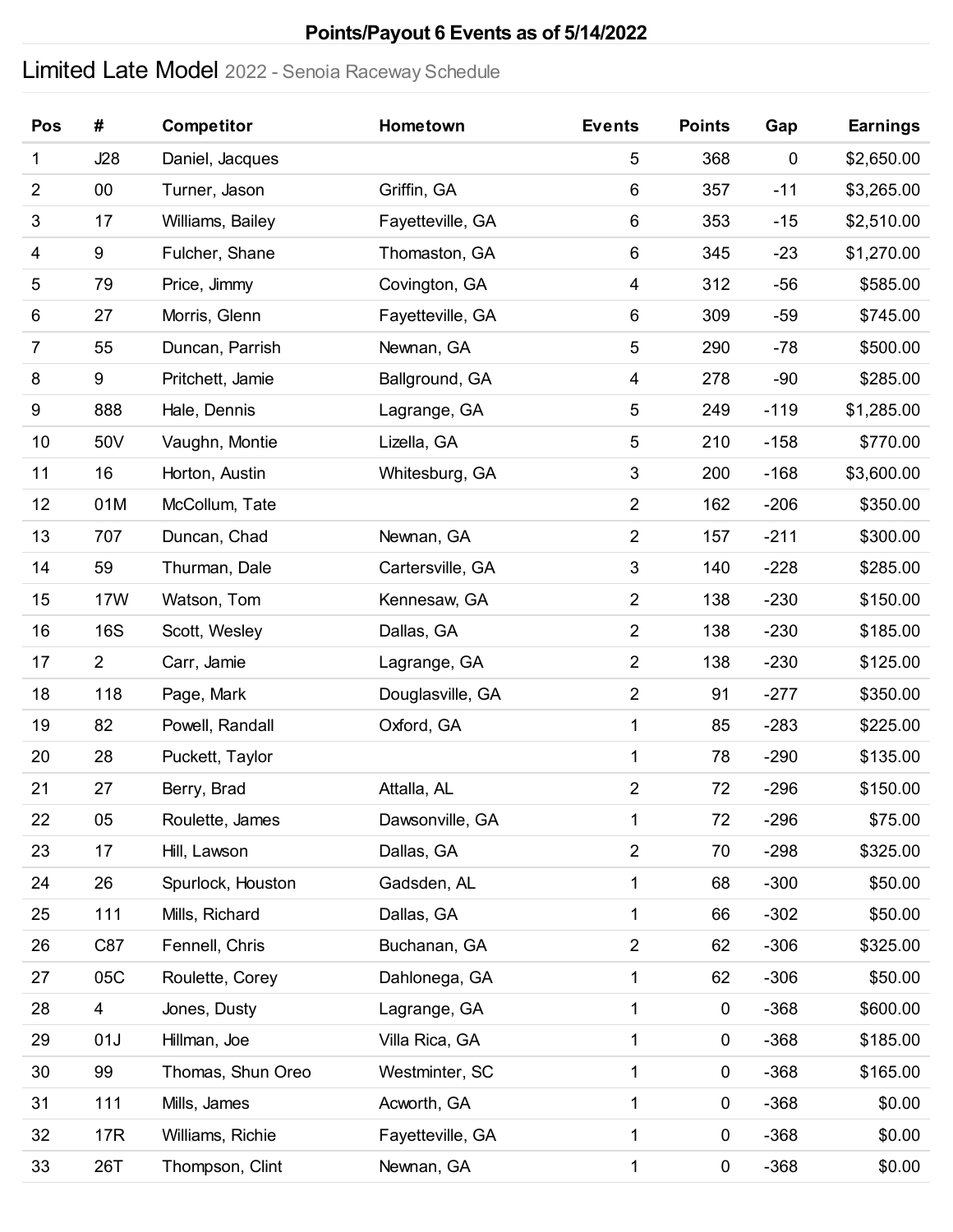| Pos                                                                                                                                                                                                                                         | # | <b>Competitor</b>     | Hometown   | <b>Events</b> | <b>Points</b> | Gap  | <b>Earnings</b>       |
|---------------------------------------------------------------------------------------------------------------------------------------------------------------------------------------------------------------------------------------------|---|-----------------------|------------|---------------|---------------|------|-----------------------|
| 34                                                                                                                                                                                                                                          |   | Scott, Craig          | Newnan, GA |               |               | -368 | \$0.00                |
| MRP<br><b>Contract Contract Contract Contract Contract Contract Contract Contract Contract Contract Contract Contract Contract Contract Contract Contract Contract Contract Contract Contract Contract Contract Contract Contract Contr</b> |   | Powered by MyRacePass |            |               |               |      | 5/16/2022 11:14AM CST |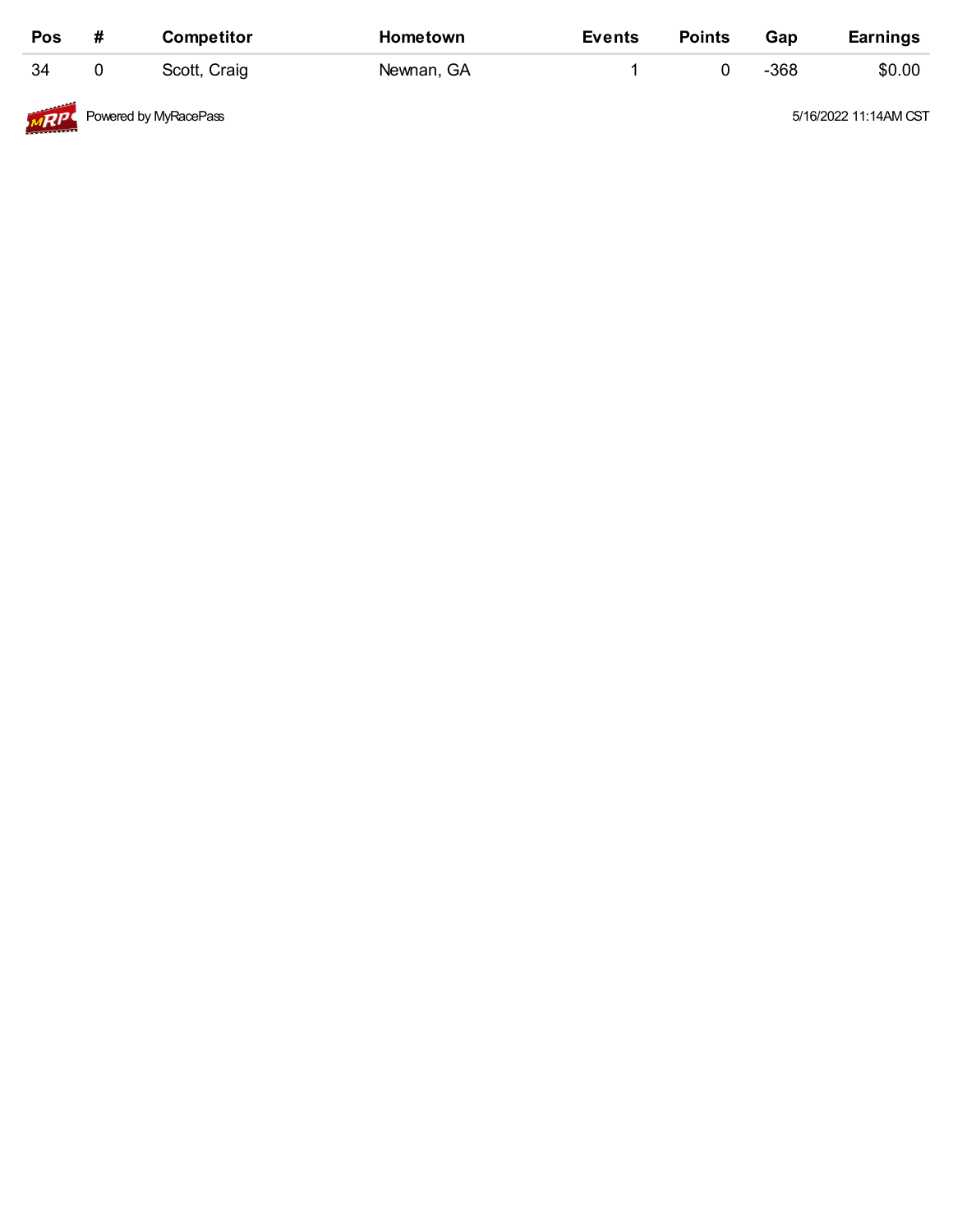# **Points/Payout 6 Events as of 5/7/2022**

# Sportsman 2022 - Senoia Raceway Schedule

| Pos            | #               | Competitor         | Hometown             | <b>Events</b>             | <b>Points</b> | Gap         | <b>Earnings</b> |
|----------------|-----------------|--------------------|----------------------|---------------------------|---------------|-------------|-----------------|
| 1              | 4               | Stevenson, Payton  | Locust Grove, GA     | 6                         | 295           | $\mathbf 0$ | \$2,640.00      |
| $\overline{c}$ | 711             | Alexander, Morgan  | Locust Grove, GA     | 5                         | 263           | $-32$       | \$1,090.00      |
| $\sqrt{3}$     | 22B             | Brewer, Alan       | Avondale Estates, GA | 6                         | 249           | $-46$       | \$635.00        |
| 4              | 66              | Cole, Taylor       | Cartersville, GA     | $\sqrt{5}$                | 248           | $-47$       | \$1,460.00      |
| 5              | 21S             | Stinchcomb, Johnny | Newnan, GA           | 6                         | 186           | $-109$      | \$210.00        |
| 6              | C71             | Nichelson, Carson  | Canton, GA           | $\ensuremath{\mathsf{3}}$ | 176           | $-119$      | \$350.00        |
| $\overline{7}$ | 4M              | Moody, Andrew      | Villa Rica, GA       | $\overline{c}$            | 146           | $-149$      | \$70.00         |
| 8              | S <sub>19</sub> | Duncan, Shane      | Woodstock, GA        | $\overline{c}$            | 144           | $-151$      | \$70.00         |
| 9              | 22              | Ray, Darrin        | McDonough, GA        | $\overline{2}$            | 136           | $-159$      | \$85.00         |
| 10             | 57              | Williams, John     | Marietta, GA         | 4                         | 134           | $-161$      | \$105.00        |
| 11             | $\overline{7}$  | Mills, Jack        | Griffin, GA          | 4                         | 132           | $-163$      | \$270.00        |
| 12             | 89              | Fancher, Clay      | Loganville, GA       | $\sqrt{5}$                | 132           | $-163$      | \$175.00        |
| 13             | $\mathbf 0$     | Scott, Josh        | Jackson, GA          | $\sqrt{5}$                | 124           | $-171$      | \$140.00        |
| 14             | 16B             | Mattox, JC         | Griffin, GA          | $\mathbf 5$               | 124           | $-171$      | \$175.00        |
| 15             | 1               | Davidson, Jeremy   |                      | $\sqrt{3}$                | 122           | $-173$      | \$70.00         |
| 16             | 17              | McDaniel, Brandon  | Macon, GA            | $\sqrt{3}$                | 100           | $-195$      | \$1,650.00      |
| 17             | 22              | Brewer, Daniel     | Powder Springs, GA   | 4                         | 91            | $-204$      | \$515.00        |
| 18             | T <sub>21</sub> | Tinker, Sawyer     | Ringgold, GA         | $\overline{c}$            | 85            | $-210$      | \$375.00        |
| 19             | 198             | Coen, Jay          | Dacula, GA           | 4                         | 85            | $-210$      | \$260.00        |
| 20             | 88              | Payton, Shane      | Newnan, GA           | 1                         | 85            | $-210$      | \$125.00        |
| 21             | 77              | Cornman, Noah      | mount dora, FL       | 1                         | 82            | $-213$      | \$100.00        |
| 22             | 97              | Godbee, Jamie      | Carrolton, GA        | $\overline{2}$            | 80            | $-215$      | \$175.00        |
| 23             | 90              | Martin, Jonathan   | Cartersville, GA     | 1                         | 80            | $-215$      | \$75.00         |
| 24             | 0G              | Gentry, Olivia     | Newnan, GA           | $\overline{\mathcal{A}}$  | 78            | $-217$      | \$185.00        |
| 25             | 18              | Lenz, Timothy      | Columbus, GA         | $\overline{2}$            | 78            | $-217$      | \$150.00        |
| 26             | 3G'S            | Gable, Gabe        | McCormick, SC        | 1                         | 76            | $-219$      | \$40.00         |
| 27             | 6K              | Smith, Jack        | McDonough, GA        | 1                         | 76            | $-219$      | \$40.00         |
| 28             | 03              | Pierson, Nathan    | Senoia, GA           | 1                         | 74            | $-221$      | \$35.00         |
| 29             | 721             | Martin, Dawson     | Oxford, GA           | $\ensuremath{\mathsf{3}}$ | 72            | $-223$      | \$105.00        |
| 30             | 17E             | Drawhorn, JJ       | Macon, GA            | 1                         | 72            | $-223$      | \$35.00         |
| 31             | 07              | Meadows, Dan       | Douglasville, GA     | 1                         | 70            | $-225$      | \$35.00         |
| 32             | 87X             | Woodall, Chris     | Canton, GA           | 1                         | 68            | $-227$      | \$35.00         |
| 33             | 17              | Cochran, Petey     | Ballground, GA       | 1                         | 66            | $-229$      | \$35.00         |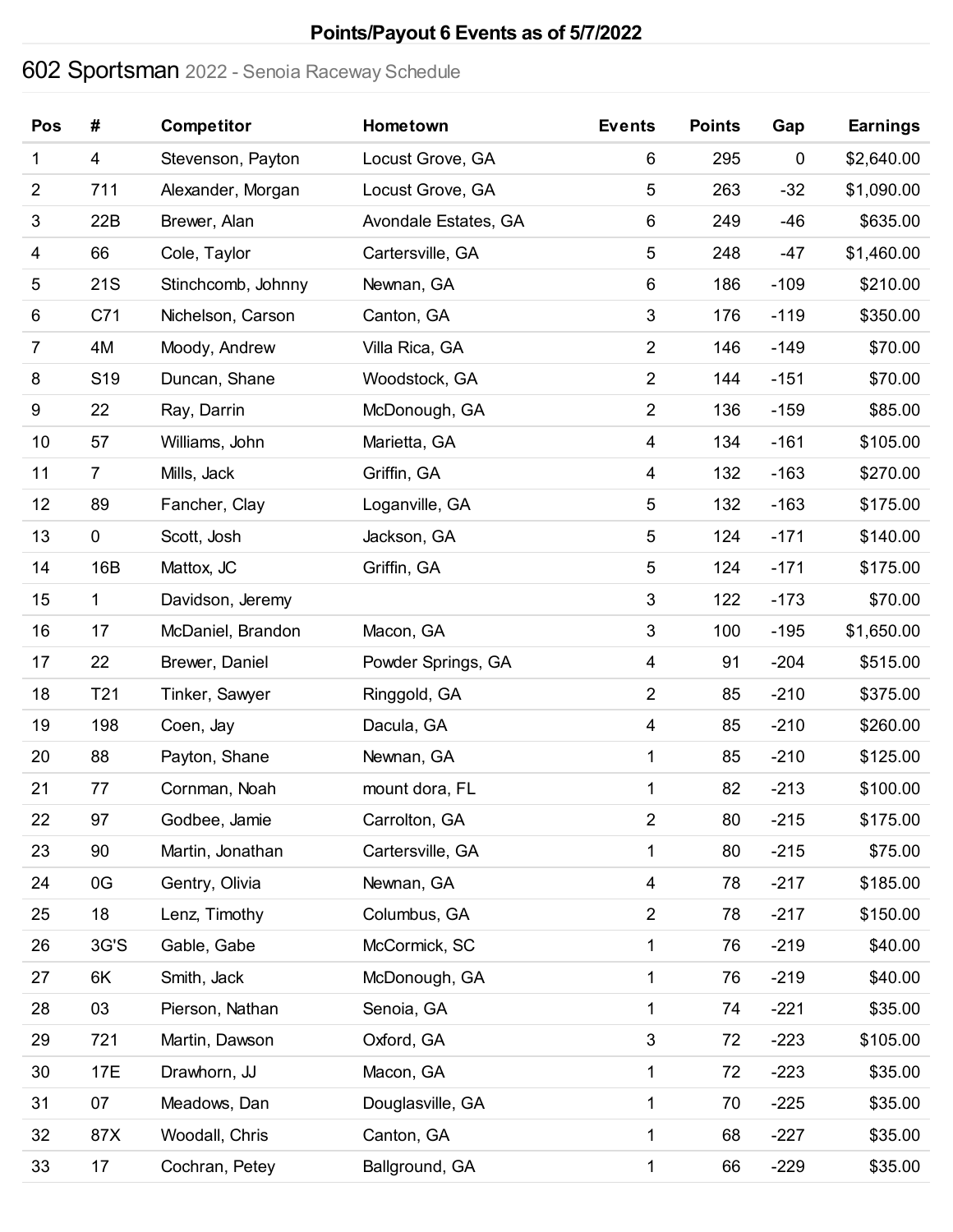| Pos | #               | <b>Competitor</b> | Hometown           | <b>Events</b>  | <b>Points</b> | Gap    | <b>Earnings</b> |
|-----|-----------------|-------------------|--------------------|----------------|---------------|--------|-----------------|
| 34  | 00              | Clark, Justin     | Hometown, GA       | 1              | 64            | $-231$ | \$35.00         |
| 35  | 74              | Robertson, Wes    | Marietta, GA       | 1              | 60            | $-235$ | \$35.00         |
| 36  | $\overline{2}$  | McConnell, Will   | Villa Rica, GA     | 1              | 60            | $-235$ | \$35.00         |
| 37  | 22M             | Thompson, Matt    | Powder Springs, GA | $\overline{2}$ | 56            | $-239$ | \$70.00         |
| 38  | 05              | Ruark, Carson     | Suwanee, GA        | $\overline{4}$ | 54            | $-241$ | \$410.00        |
| 39  | <b>75TH</b>     | Harrington, Danny | Lagrange, GA       | 1              | 54            | $-241$ | \$35.00         |
| 40  | P17             | Brannon, Stevie   | Cumming, GA        | $\mathfrak{B}$ | 53            | $-242$ | \$70.00         |
| 41  | $12$ JR         | Nicholson, Jamie  | Milner, GA         | $\overline{4}$ | 52            | $-243$ | \$570.00        |
| 42  | 25              | McDaniel, Wiley   | Byron, GA          | 1              | 51            | $-244$ | \$35.00         |
| 43  | 148             | Brooks, Booger    | Chickamauga, GA    | 1              | $\pmb{0}$     | $-295$ | \$700.00        |
| 44  | 107Z            | Haskins, Chaz     | Gray, GA           | 1              | $\pmb{0}$     | $-295$ | \$700.00        |
| 45  | <b>B1</b>       | Barber, Braxtin   | Valley, AL         | $\overline{2}$ | $\pmb{0}$     | $-295$ | \$210.00        |
| 46  | 1               | Enterkin, Jesse   | Milton, FL         | 1              | $\pmb{0}$     | $-295$ | \$400.00        |
| 47  | 11              | Styck, Allen      | Americus, GA       | 1              | $\pmb{0}$     | $-295$ | \$125.00        |
| 48  | 66              | Knowles, Dylan    | Lanett, AL         | 1              | $\pmb{0}$     | $-295$ | \$175.00        |
| 49  | 21M             | McKeehan, Chris   | Winder, GA         | $\sqrt{3}$     | $\pmb{0}$     | $-295$ | \$145.00        |
| 50  | 54              | Williams, Garrett | Kennesaw, GA       | $\sqrt{3}$     | $\pmb{0}$     | $-295$ | \$110.00        |
| 51  | 4F              | Franks, Derek     | Tunnel Hill, GA    | 1              | $\pmb{0}$     | $-295$ | \$75.00         |
| 52  | 17 <sub>C</sub> | Lunsford, Marty   | Newnan, GA         | 1              | $\pmb{0}$     | $-295$ | \$40.00         |
| 53  | 14C             | Newton, Cody      | Marietta, GA       | 1              | $\pmb{0}$     | $-295$ | \$50.00         |
| 54  | 16              | Hogsed, Erik      | Douglasville, GA   | 1              | $\pmb{0}$     | $-295$ | \$70.00         |
| 55  | 11E             | Ellison, Sam      | Dallas, GA         | $\overline{2}$ | $\pmb{0}$     | $-295$ | \$70.00         |
| 56  | $\mathbf{3}$    | Marchman, Chad    | Lagrange, GA       | $\overline{2}$ | $\pmb{0}$     | $-295$ | \$70.00         |
| 57  | 9F              | Fowler, Cass      | Woodstock, GA      | 1              | 0             | $-295$ | \$35.00         |
| 58  | 1               | Mims, Michael     | Rome, GA           | 1              | 0             | $-295$ | \$35.00         |
| 59  | 8G              | Gorman, Bubba     | Phenix City, AL    | 1              | $\pmb{0}$     | $-295$ | \$35.00         |
| 60  | 22N             | Matt, Thompson    | Powder Springs, GA | 1              | 0             | $-295$ | \$35.00         |
| 61  | 19              | Dale, Richard     | Winston, GA        | 1              | $\pmb{0}$     | $-295$ | \$35.00         |
| 62  | 5               | Crane, Jeff       | Hokesbluff, AL     | 1              | $\pmb{0}$     | $-295$ | \$35.00         |



**Powered by MyRacePass 618 and 2009 120 and 2009 12:00 12:00 12:00 12:00 12:00 12:00 12:00 12:00 12:00 12:00 12:00 12:00 12:00 12:00 12:00 12:00 12:00 12:00 12:00 12:00 12:00 12:00 12:00 12:00 12:00 12:00 12:00 12:00 12:00**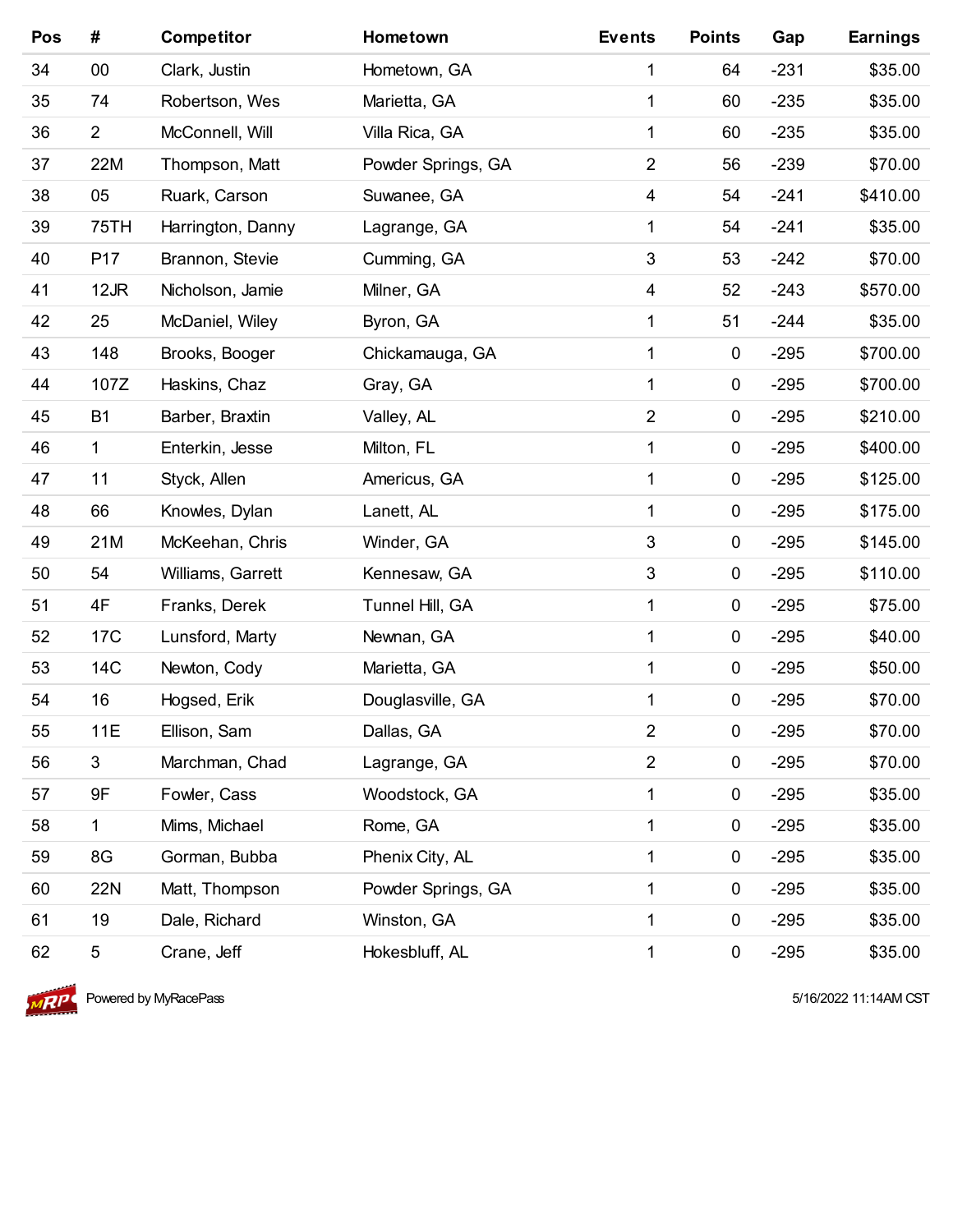### **Points/Payout 3 Events as of 5/14/2022**

# Hobby 2022 - Senoia Raceway Schedule

| Pos            | #              | <b>Competitor</b>  | Hometown           | <b>Events</b>  | <b>Points</b> | Gap       | <b>Earnings</b> |
|----------------|----------------|--------------------|--------------------|----------------|---------------|-----------|-----------------|
| 1              | 36             | Swanger, James     | Whitesburg, GA     | 3              | 195           | $\pmb{0}$ | \$1,225.00      |
| $\overline{2}$ | 11             | Joiner, TJ         | Lithia Springs, GA | $\mathfrak{B}$ | 173           | $-22$     | \$260.00        |
| 3              | 33             | DeGraff, Landon    | Barnesville, GA    | $\mathfrak{B}$ | 165           | $-30$     | \$310.00        |
| 4              | 14             | Waits, Tyler       | Fairburn, GA       | 3              | 162           | $-33$     | \$160.00        |
| 5              | $\overline{7}$ | Knowles, Dylan     | Lanett, AL         | 1              | 100           | $-95$     | \$500.00        |
| 6              | 89             | Atkins, Kirk       |                    | 1              | 95            | $-100$    | \$225.00        |
| 7              | 00             | West, Keith        | Mableton, GA       | $\overline{2}$ | 91            | $-104$    | \$350.00        |
| 8              | 22             | Steele, Ben        | Franklin, GA       | 1              | 88            | $-107$    | \$125.00        |
| 9              | XX             | Thomas, Michael    | Whitesburg, GA     | 1              | 85            | $-110$    | \$100.00        |
| 10             | 06             | Landrum, John      | Fayetteville, GA   | $\mathfrak{B}$ | 82            | $-113$    | \$150.00        |
| 11             | 21J            | Wells, Ben         | Flovilla, GA       | 1              | 80            | $-115$    | \$50.00         |
| 12             | $\mathbf 0$    | Sanders, Jake      | LAFAYETTE, AL      | 1              | 78            | $-117$    | \$35.00         |
| 13             | 01X            | Hillman, Cory      | Douglasville, GA   | 1              | 78            | $-117$    | \$35.00         |
| 14             | 88             | Henderson, Brandon | Senoia, GA         | 1              | 76            | $-119$    | \$35.00         |
| 15             | 1              | Betsill, Brad      | Fayetteville, GA   | 1              | 76            | $-119$    | \$35.00         |
| 16             | 6              | Gulledge, Shane    | Mont Zion, GA      | 1              | $\pmb{0}$     | $-195$    | \$125.00        |
| 17             | 74             | Garner, Jamie      | Dallas, GA         | 1              | $\pmb{0}$     | $-195$    | \$225.00        |
| 18             | 72XX           | Thomas, Greg       | Whitesburg, GA     | 1              | $\pmb{0}$     | $-195$    | \$50.00         |
| 19             | $\mathbf 0$    | Yoder, Ray         | Peachtree City, GA | 1              | $\pmb{0}$     | $-195$    | \$35.00         |
| 20             | 07             | Badger, Henry      | Griffin, GA        | 1              | $\pmb{0}$     | $-195$    | \$0.00          |



 $\overline{MP}$  Powered by MyRacePass  $\overline{SP}$  5/16/2022 11:14AM CST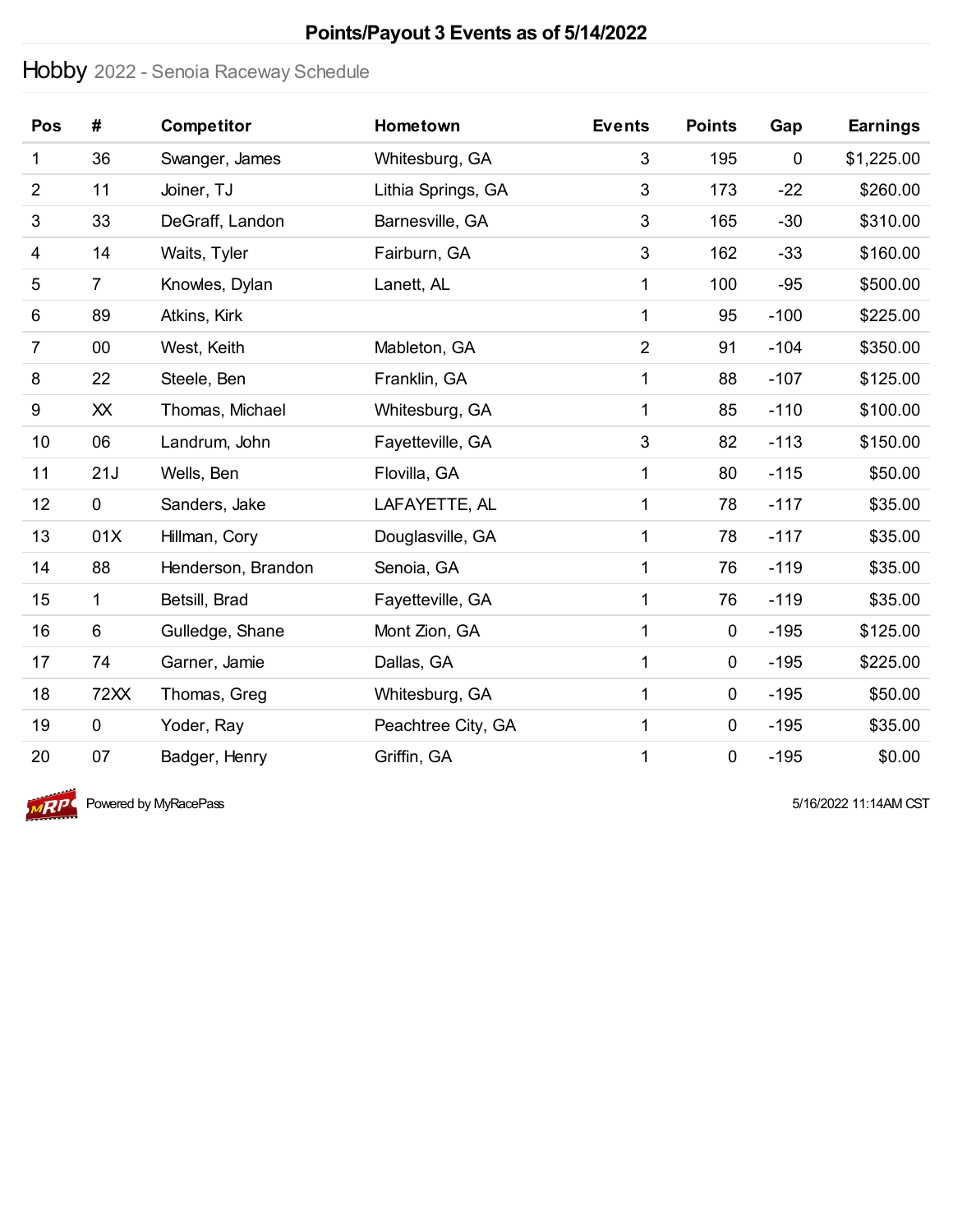### **Points/Payout 3 Events as of 5/14/2022**

# Mini 2022 - Senoia Raceway Schedule

| Pos            | #               | <b>Competitor</b> | <b>Hometown</b> | <b>Events</b> | <b>Points</b> | Gap         | <b>Earnings</b> |
|----------------|-----------------|-------------------|-----------------|---------------|---------------|-------------|-----------------|
| 1              | MD <sub>1</sub> | Newton, Mark      | Hampton, GA     | 3             | 300           | $\mathbf 0$ | \$1,050.00      |
| $\overline{2}$ | 32              | Holcomb, John     | Zebulon, GA     | 3             | 264           | $-36$       | \$225.00        |
| 3              | 27              | Caldwell, Robert  | Senoia, GA, GA  | 3             | 264           | $-36$       | \$240.00        |
| $\overline{4}$ | 77              | Sawyer, C         | Milner, GA      | 3             | 263           | $-37$       | \$285.00        |
| 5              | 7X              | Chunn, Stephen    | Griffin, GA     | 3             | 252           | $-48$       | \$140.00        |
| $6\phantom{1}$ | 27              | Brackett, David   | Temple, GA      | 2             | 183           | $-117$      | \$250.00        |
| $\overline{7}$ | 84              | Dean, Jeff        |                 | 1             | 95            | $-205$      | \$175.00        |
| 8              | 110             | Smith, Cody       | Senoia, GA      | 1             | 82            | $-218$      | \$40.00         |
| 9              | 18              | Brewster, Todd    |                 | 1             | $\mathbf 0$   | $-300$      | \$0.00          |



 $\overline{MPP}$  Powered by MyRacePass  $\overline{MPP}$  5/16/2022 11:14AM CST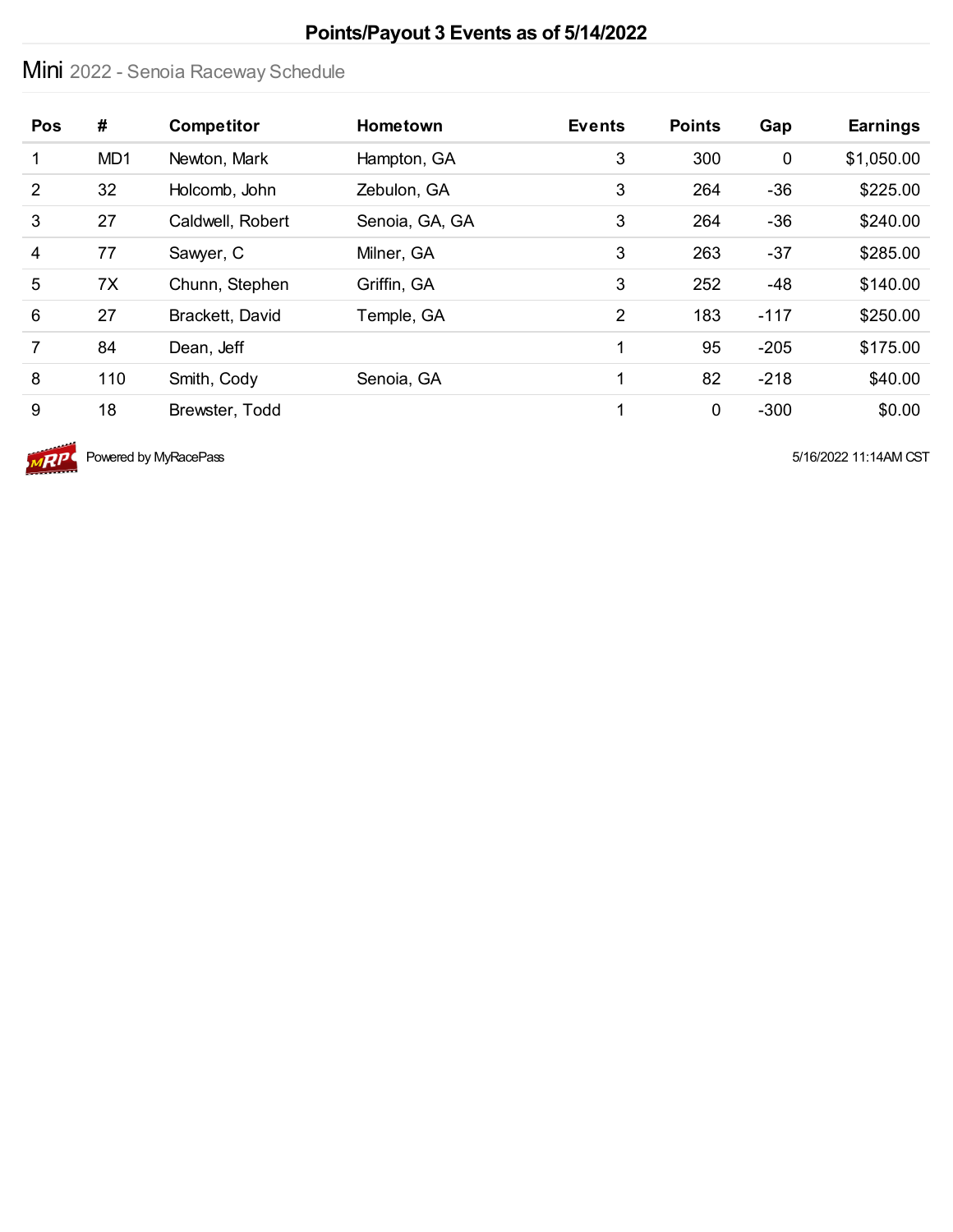### **Points/Payout 6 Events as of 5/14/2022**

### Bomber 2022 - Senoia Raceway Schedule

| <b>Pos</b>     | #          | <b>Competitor</b> | Hometown           | <b>Events</b>  | <b>Points</b> | Gap         | <b>Earnings</b> |
|----------------|------------|-------------------|--------------------|----------------|---------------|-------------|-----------------|
| 1              | 68         | Turner, Curtis    | Brooks, GA         | 4              | 288           | $\mathbf 0$ | \$1,400.00      |
| $\overline{2}$ | 22         | Smith, Dustin     | Senoia, GA         | 5              | 285           | $-3$        | \$1,200.00      |
| 3              | 82B        | Boozer, Craig     | Jenkinsburg, GA    | 6              | 279           | -9          | \$1,485.00      |
| 4              | 31         | Ward, Joey        | Newnan, GA         | 4              | 247           | $-41$       | \$320.00        |
| 5              | 82R        | Boozer, Wilson    | Jenkinsburg, GA    | 5              | 244           | $-44$       | \$485.00        |
| 6              | 16         | Amoson, Scott     | Franklin, GA       | 3              | 182           | $-106$      | \$450.00        |
| 7              | <b>17S</b> | Stephens, Shannon | Franklin, GA       | 5              | 162           | $-126$      | \$525.00        |
| 8              | 51         | Peacock, Eddie    | Macon, GA          | 1              | 88            | $-200$      | \$100.00        |
| 9              | 33         | Barber, James Jr  | Hogansville, GA    | $\overline{2}$ | 82            | $-206$      | \$250.00        |
| 10             | 1          | Merritt, Jeremy   | Cordele, GA        | 1              | 78            | $-210$      | \$50.00         |
| 11             | 22         | Cornwell, Randy   | <b>BONAIRE, GA</b> | 1              | 76            | $-212$      | \$40.00         |
| 12             | 20         | Conner, Jay       | GAY, GA            | 1              | 72            | $-216$      | \$35.00         |
| 13             | 17         | Burke, Wesley     | Cordele, GA        | 1              | 70            | $-218$      | \$35.00         |
| 14             | $00\,$     | Duke, H.B.        | Whitesburg, GA     | 1              | $\mathbf 0$   | $-288$      | \$400.00        |
| 15             | 74         | Jackson, Jim      | Newnan, GA         | 2              | $\mathbf 0$   | $-288$      | \$175.00        |
| 16             | 13         | Teal, Russell     | Ranburn, AL        | 1              | $\mathbf 0$   | $-288$      | \$45.00         |
| 17             | 07         | Badger, Henry     | Griffin, GA        | 1              | 0             | $-288$      | \$0.00          |
| 18             | 33         | Crockett, Davy    | Jackson, GA        | 1              | $\pmb{0}$     | $-288$      | \$0.00          |



 $\overline{MP}$  Powered by MyRacePass  $\overline{SP}$  5/16/2022 11:14AM CST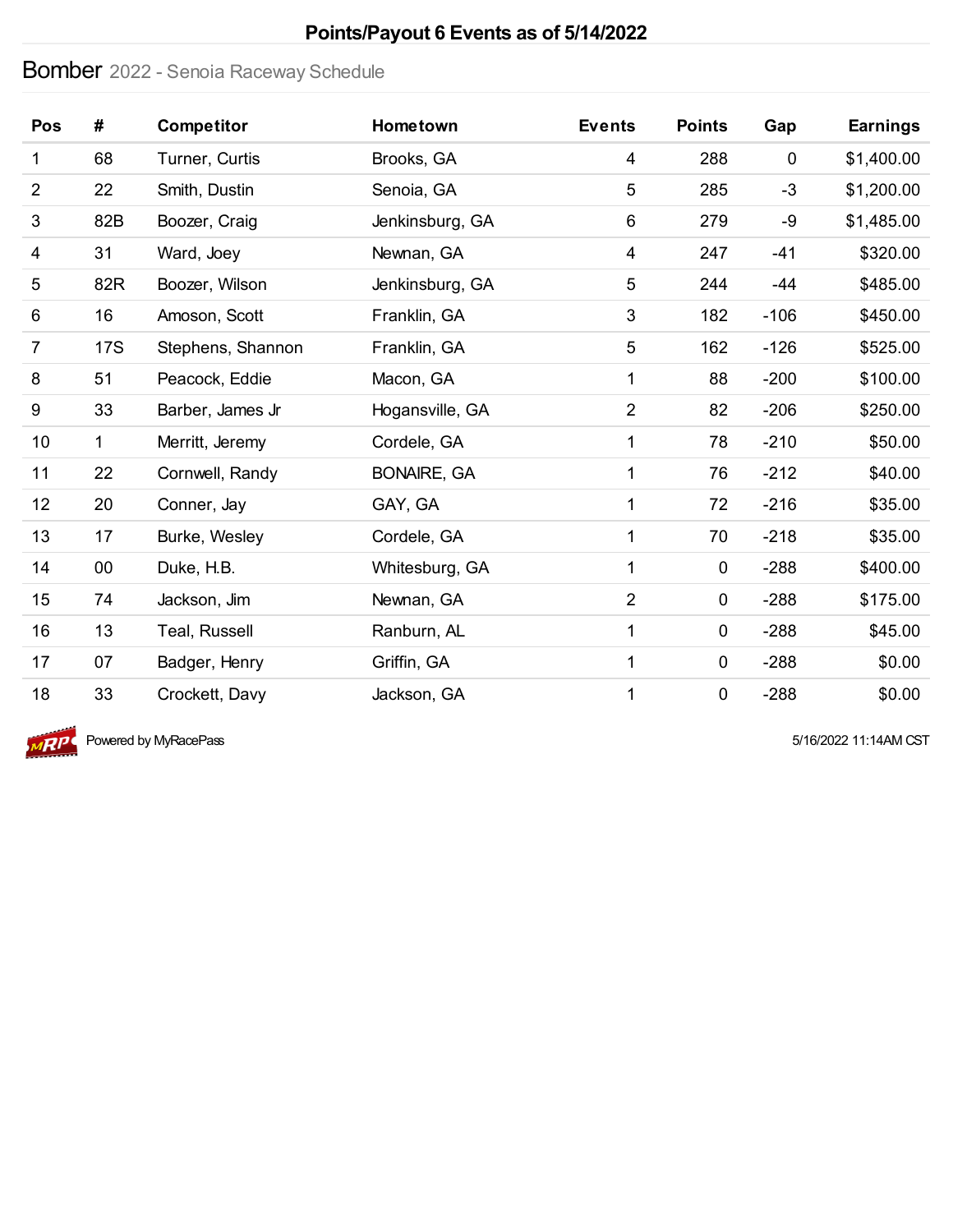# **Points/Payout 7 Events as of 5/14/2022**

# Hot Shot 2022 - Senoia Raceway Schedule

| Pos            | #               | <b>Competitor</b>    | Hometown         | <b>Events</b>             | <b>Points</b> | Gap    | <b>Earnings</b> |
|----------------|-----------------|----------------------|------------------|---------------------------|---------------|--------|-----------------|
| 1              | 30              | Jones, Allen         | Oakman, AL       | 5                         | 391           | 0      | \$1,500.00      |
| $\overline{2}$ | 6               | Scott, Kevin         | Canton, GA       | $\overline{5}$            | 365           | $-26$  | \$585.00        |
| 3              | C <sub>21</sub> | Clinton, Christopher | Griffin, GA      | $\overline{7}$            | 332           | $-59$  | \$470.00        |
| 4              | 17T             | Thomaston, Mitchell  | Senoia, GA       | $\,6$                     | 305           | $-86$  | \$225.00        |
| 5              | 15              | Webb, Mike           | Stockbridge, GA  | 6                         | 268           | $-123$ | \$750.00        |
| 6              | 99              | Harper, Shaun        | Cartersville, GA | $\mathbf 5$               | 268           | $-123$ | \$190.00        |
| $\overline{7}$ | 98              | Clinton, Steve       | Griffin, GA      | $\overline{7}$            | 260           | $-131$ | \$285.00        |
| 8              | 86              | Pope, David          | Dawsonville, GA  | 4                         | 235           | $-156$ | \$570.00        |
| 9              | 86              | Gaspar, Patrick      | Fayetteville, GA | 6                         | 224           | $-167$ | \$295.00        |
| 10             | 22              | Bunn, Chris          | Senoia, GA       | $\overline{7}$            | 220           | $-171$ | \$215.00        |
| 11             | 00              | Frazier, Doug        | Griffin, GA      | $\sqrt{3}$                | 216           | $-175$ | \$120.00        |
| 12             | 55              | Oxenford, Paul       | Thomaston, GA    | $\sqrt{3}$                | 214           | $-177$ | \$145.00        |
| 13             | $\overline{2}$  | Oxenford, Charlie    | Griffin, GA      | $\sqrt{3}$                | 212           | $-179$ | \$105.00        |
| 14             | 3               | Young, Jason         | Jasper, GA       | 4                         | 195           | $-196$ | \$1,400.00      |
| 15             | 40              | Schwalm, JD          | Atlanta, GA      | $\overline{2}$            | 164           | $-227$ | \$90.00         |
| 16             | 11              | Sorrow, Hunter       | Jenkinsburg, GA  | $\overline{2}$            | 148           | $-243$ | \$75.00         |
| 17             | 89              | Barber, Trevor       | Newnan, GA       | $\overline{2}$            | 142           | $-249$ | \$70.00         |
| 18             | 48              | Greene, Cory         | Griffin, GA      | $\mathbf 5$               | 140           | $-251$ | \$355.00        |
| 19             | 78              | Frederick, Scott     | Newnan, GA       | $\sqrt{3}$                | 136           | $-255$ | \$70.00         |
| 20             | 39G             | Gill, Joseph         | Kennessaw, GA    | $\sqrt{5}$                | 134           | $-257$ | \$305.00        |
| 21             | 4               | Levine, Mike         | Cumming, GA      | $\overline{2}$            | 124           | $-267$ | \$70.00         |
| 22             | 97              | Levine, Eli          | Dawsonville, GA  | $\sqrt{3}$                | 123           | $-268$ | \$145.00        |
| 23             | 1923            | mays, donald         | Stockbridge, GA  | $\sqrt{3}$                | 85            | $-306$ | \$120.00        |
| 24             | 21              | Carr, Tony           | Cedartown, GA    | $\overline{c}$            | 80            | $-311$ | \$85.00         |
| 25             | 52              | Ventre, Daniel       | Kennesaw, GA     | $\overline{c}$            | 80            | $-311$ | \$70.00         |
| 26             | 57              | Smith, Thomas        | Forsyth, GA      | $\mathbf 2$               | 78            | $-313$ | \$35.00         |
| 27             |                 | Wilkins, Kason       | Columbus, GA     | $\mathbf{1}$              | 76            | $-315$ | \$35.00         |
| 28             | 51              | Holder, Robert       | Griffin, GA      | $\sqrt{3}$                | 70            | $-321$ | \$110.00        |
| 29             | 08              | Henderson, Stacy     | Senoia, GA       | $\ensuremath{\mathsf{3}}$ | 60            | $-331$ | \$120.00        |
| 30             | 44              | Sexton, Bobby        | Phenix City, AL  | $\mathbf 1$               | 56            | $-335$ | \$35.00         |
| 31             | 08              | Henderson, Brandon   | Senoia, GA       | 1                         | $\pmb{0}$     | $-391$ | \$35.00         |
| 32             | 21H             | Heitsenrether, Paul  | Dallas, GA       | 1                         | 0             | $-391$ | \$35.00         |
| 33             | 6B              | Stork, Blake         | CALHOUN, GA      | 1                         | $\pmb{0}$     | $-391$ | \$35.00         |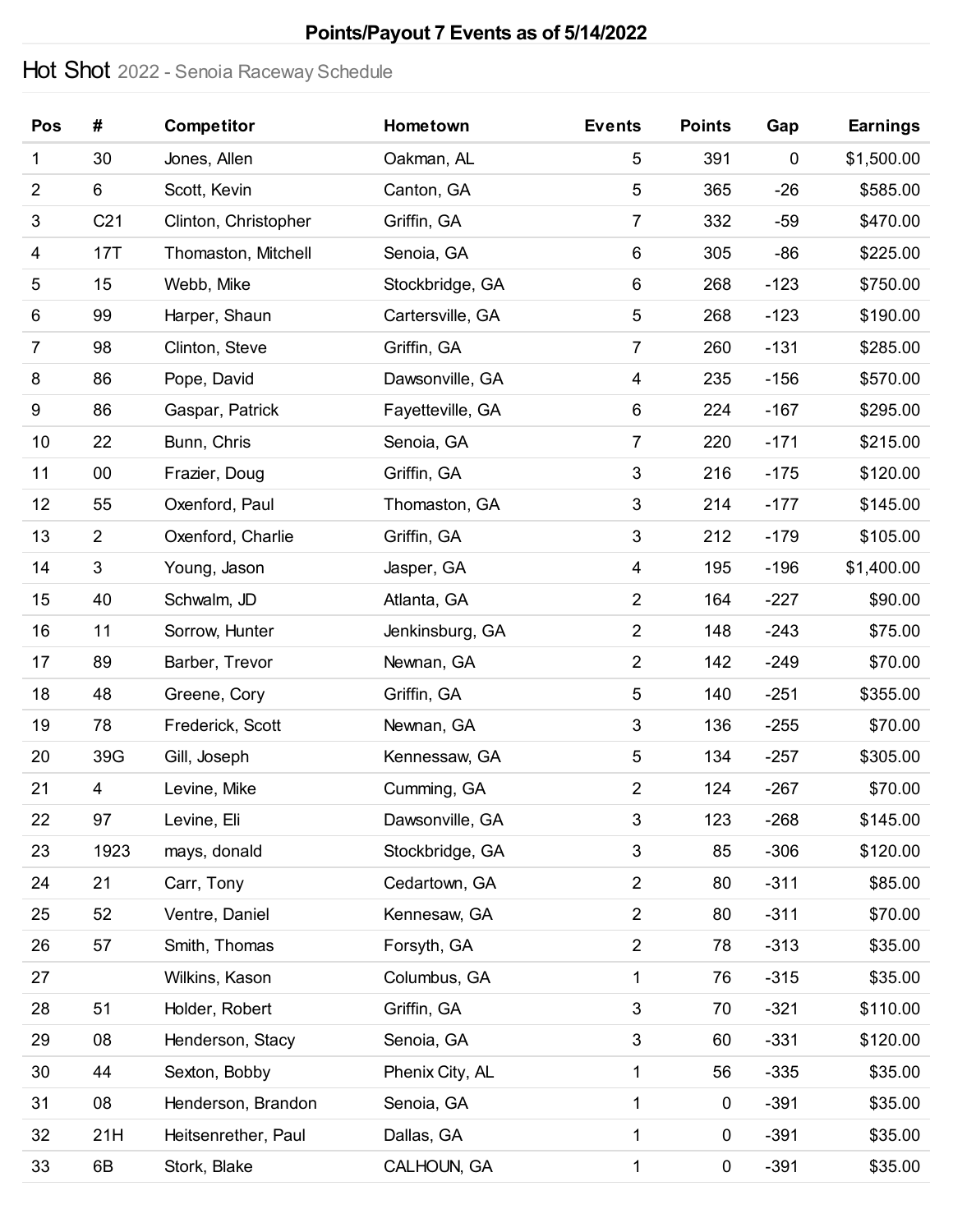| Pos | #  | <b>Competitor</b> | <b>Hometown</b>  | <b>Events</b> | <b>Points</b> | Gap    | <b>Earnings</b> |
|-----|----|-------------------|------------------|---------------|---------------|--------|-----------------|
| 34  | 7M | Stork, Mike       | Cartersville, GA |               |               | $-391$ | \$70.00         |
| 35  | 17 | Irwin, Nicole     | Tyrone, GA       |               |               | $-391$ | \$70.00         |
| 36  | 4  | Ricks, Rick       | Marietta, GA     |               |               | $-391$ | \$0.00          |



**Powered by MyRacePass 6/16/2022 11:14AM CST** 5/16/2022 11:14AM CST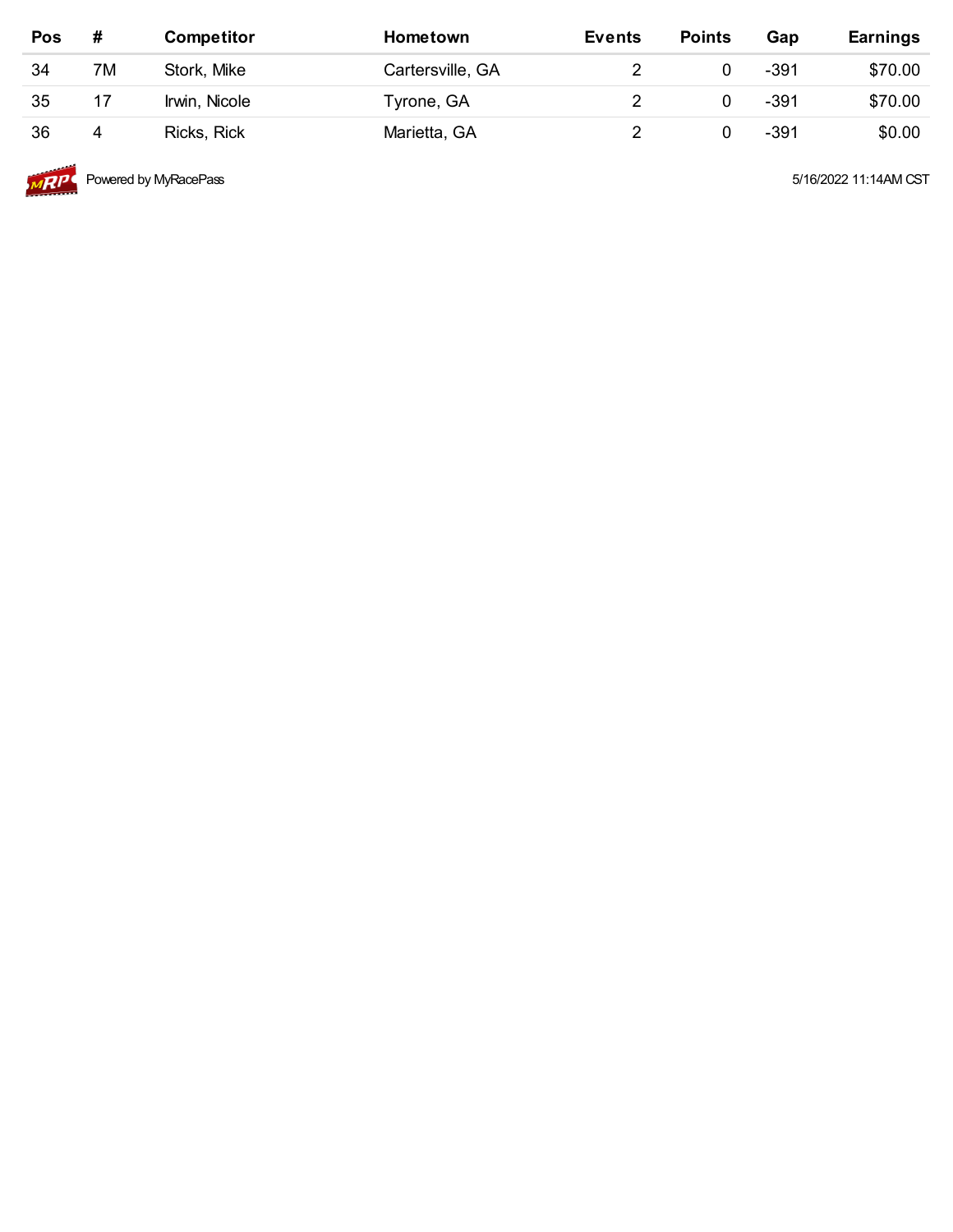# **Points/Payout 6 Events as of 5/7/2022**

# Charger 2022 - Senoia Raceway Schedule

| Pos              | #               | <b>Competitor</b>      | Hometown           | <b>Events</b>  | <b>Points</b>    | Gap         | <b>Earnings</b> |
|------------------|-----------------|------------------------|--------------------|----------------|------------------|-------------|-----------------|
| 1                | 22              | Ray, Darrin            | McDonough, GA      | 4              | $\pmb{0}$        | 0           | \$300.00        |
| $\overline{2}$   | 51              | Faulkner, Tommy        | Newnan, GA         | 4              | $\mathbf 0$      | $\mathbf 0$ | \$175.00        |
| 3                | 6K              | Smith, Jack            | McDonough, GA      | 3              | $\pmb{0}$        | 0           | \$175.00        |
| 4                |                 | Newton, Cody           | Marietta, GA       | 1              | $\pmb{0}$        | 0           | \$100.00        |
| 5                | 6               | Herbert, Koulten       | Locust Grove, GA   | 1              | $\pmb{0}$        | $\mathbf 0$ | \$100.00        |
| 6                | 27M             | Marchman, Parker       | Lagrange, GA       | 6              | $\pmb{0}$        | 0           | \$50.00         |
| 7                | 7K              | Kade, Matthew          | Hampton, GA        | 4              | $\pmb{0}$        | $\pmb{0}$   | \$300.00        |
| 8                | 22B             | Brewer, Brandy         | Stone Mountain, GA | 5              | $\pmb{0}$        | $\pmb{0}$   | \$25.00         |
| $\boldsymbol{9}$ | 16B             | Brubaker, Dylan        | Griffin, GA        | 4              | $\pmb{0}$        | 0           | \$25.00         |
| 10               | 16              | Scott, Micah           | Dallas, GA         | 4              | $\pmb{0}$        | $\pmb{0}$   | \$25.00         |
| 11               | 18              | Sanford, Jonathan      | Rockmart, GA       | 4              | $\pmb{0}$        | $\pmb{0}$   | \$75.00         |
| 12               | 70              | Almon, Christopher Sr. | Moreland, GA       | 3              | $\pmb{0}$        | $\pmb{0}$   | \$0.00          |
| 13               | 121             | Mayo, Anthony          | McDonough, GA      | $\overline{2}$ | $\pmb{0}$        | $\pmb{0}$   | \$25.00         |
| 14               | $\overline{7}$  | McBride, Matthew       | Senoia, GA         | 6              | $\pmb{0}$        | $\pmb{0}$   | \$0.00          |
| 15               | 1               | Davidson, Mavrick      | Douglasville, GA   | 3              | $\pmb{0}$        | $\pmb{0}$   | \$0.00          |
| 16               | 07              | Findley, Andrew        |                    | 1              | $\pmb{0}$        | $\pmb{0}$   | \$25.00         |
| 17               | 24              | Payton, Rickey         | Newnan, GA         | 1              | $\pmb{0}$        | 0           | \$0.00          |
| 18               | 24              | Younginer, Mike        | Stockbridge, GA    | 1              | $\pmb{0}$        | $\mathbf 0$ | \$0.00          |
| 19               | 32              | Pierce, Larry          | Griffin, GA        | 5              | $\pmb{0}$        | $\pmb{0}$   | \$0.00          |
| 20               | <b>14N</b>      | Nale, Tommy            | Milner, GA         | 5              | $\pmb{0}$        | $\pmb{0}$   | \$0.00          |
| 21               | 14              | Scarborough, Hunter    | Fayetteville, GA   | 4              | $\boldsymbol{0}$ | $\pmb{0}$   | \$0.00          |
| 22               | $\overline{c}$  | Droskinis, Jim         | Newnan, GA         | 3              | $\pmb{0}$        | $\pmb{0}$   | \$0.00          |
| 23               | T <sub>16</sub> | Platt, Travis          | Temple, GA         | $\overline{2}$ | $\pmb{0}$        | $\pmb{0}$   | \$0.00          |
| 24               | 54              | Williams, Garrett      | Kennesaw, GA       | $\overline{2}$ | $\pmb{0}$        | $\pmb{0}$   | \$0.00          |
| 25               | 22              | Baxter, Jimmy Jr       | Newnan, GA         | $\overline{2}$ | $\pmb{0}$        | $\pmb{0}$   | \$0.00          |
| 26               | 0               | Yoder, Ray             | Peachtree City, GA | $\overline{2}$ | $\pmb{0}$        | $\pmb{0}$   | \$0.00          |
| 27               | 17              | Garrett, Tyler         | Canton, GA         | 3              | $\pmb{0}$        | $\pmb{0}$   | \$0.00          |
| 28               | 17              | Flournoy, Johnathan    | Newnan, GA         | $\overline{2}$ | $\pmb{0}$        | $\pmb{0}$   | \$0.00          |
| 29               | 20              | Loner, Danielle        | Tunnel Hill, GA    | 1              | $\pmb{0}$        | $\pmb{0}$   | \$0.00          |
| 30               | 16              | Jackson, David         | Whitesburg, GA     | 1              | $\pmb{0}$        | $\pmb{0}$   | \$0.00          |
| 31               | 0S              | Scott, Josh            | Jackson, GA        | 1              | $\pmb{0}$        | $\pmb{0}$   | \$0.00          |
| 32               | 12JR            | Lively, Cody           | Senoia, GA         | 1              | $\pmb{0}$        | $\pmb{0}$   | \$0.00          |
| 33               | 19              | Boswell, Kayla         | Winston, GA        | 1              | $\pmb{0}$        | $\pmb{0}$   | \$0.00          |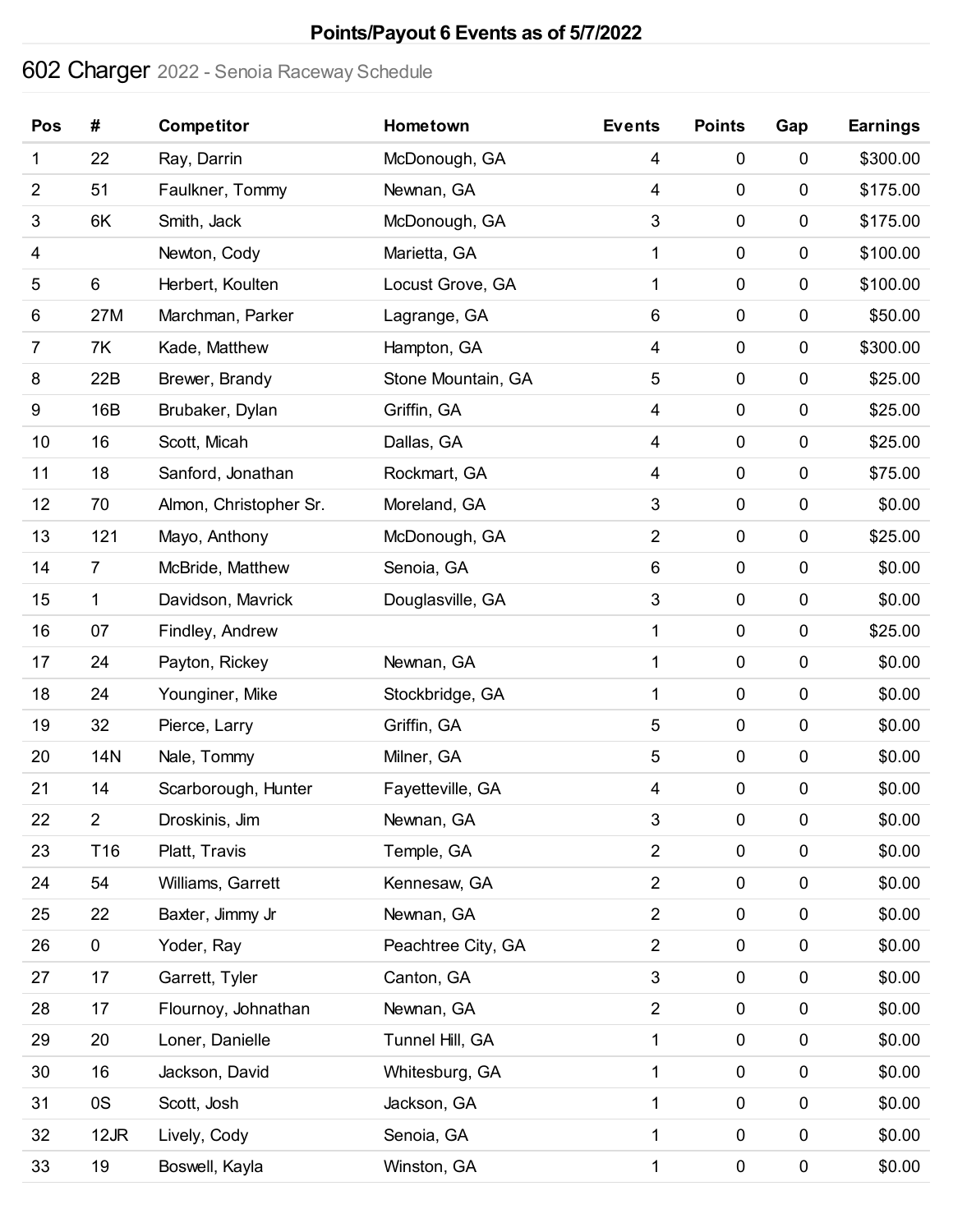| Pos | #               | <b>Competitor</b> | Hometown         | <b>Events</b> | <b>Points</b> | Gap         | <b>Earnings</b> |
|-----|-----------------|-------------------|------------------|---------------|---------------|-------------|-----------------|
| 34  | 91              | Johnson, Dewayne  | Dallas, GA       | 1             | $\mathbf 0$   | $\pmb{0}$   | \$0.00          |
| 35  | 6               | Gulledge, Shane   | Mont Zion, GA    |               | 0             | $\mathbf 0$ | \$0.00          |
| 36  | 5               | Frost, Chris      | Gadsden, AL      | 1             | $\mathbf 0$   | $\mathbf 0$ | \$0.00          |
| 37  | 50              | Bice, Jerry       | Senoia, GA       | 1             | $\mathbf 0$   | $\mathbf 0$ | \$0.00          |
| 38  | 12              | Harvey, Leon      | Hampton, GA      | 1             | 0             | $\mathbf 0$ | \$0.00          |
| 39  | 872             | Littleton, Zane   | Chatsworth, GA   | 1             | $\mathbf 0$   | $\mathbf 0$ | \$0.00          |
| 40  | V <sub>51</sub> | Varner, Christian | Hixson, TN       | 1             | $\mathbf 0$   | $\mathbf 0$ | \$0.00          |
| 41  | 57              | Williams, John    | Marietta, GA     | 1             | 0             | $\pmb{0}$   | \$0.00          |
| 42  | 007             | Stiles, Nickelos  | Williamson, GA   | 1             | $\mathbf 0$   | $\mathbf 0$ | \$0.00          |
| 43  | $\mathbf{1}$    | Betsill, Brad     | Fayetteville, GA | 1             | $\mathbf 0$   | $\mathbf 0$ | \$0.00          |
| 44  | 17 <sub>C</sub> | Maurice, Justus   | Forsyth, GA      | 1             | $\mathbf 0$   | $\pmb{0}$   | \$0.00          |
| 45  |                 | White, James      | Hiram, GA        | 1             | $\mathbf 0$   | $\mathbf 0$ | \$0.00          |
| 46  | 7               | Frix, Landon      | Talladega, AL    | 1             | 0             | 0           | \$0.00          |



**MRIPL** Powered by MyRacePass **Figure 11:14AM CST** 5/16/2022 11:14AM CST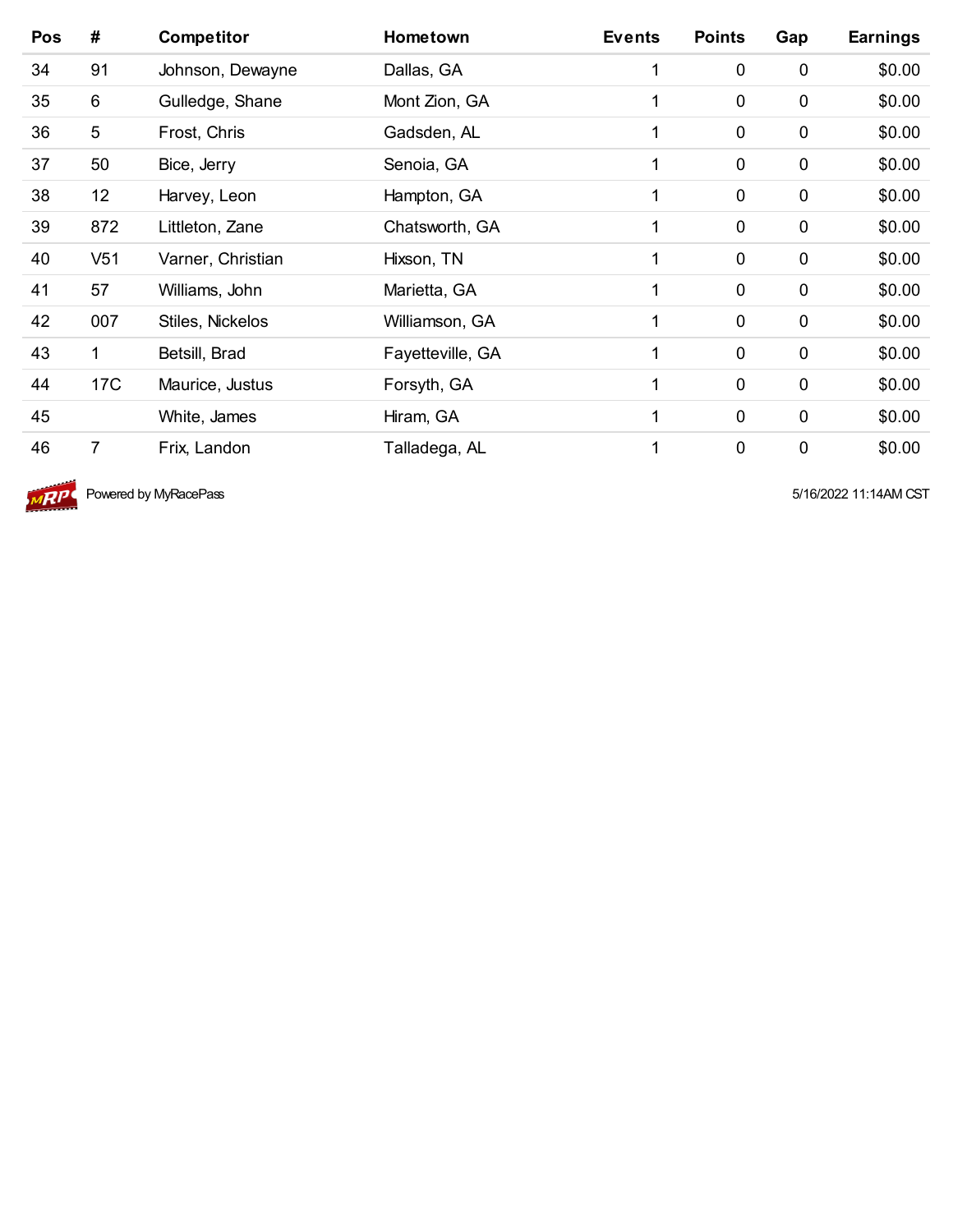#### **Points/Payout 1 Events as of 5/7/2022**

# Vintage Full Body Stock Cars 2022 - Senoia Raceway Schedule

| Pos            | #  | <b>Competitor</b> | <b>Hometown</b>   | <b>Events</b> | <b>Points</b> | Gap         | <b>Earnings</b> |
|----------------|----|-------------------|-------------------|---------------|---------------|-------------|-----------------|
| 1              | 75 | Nasworthy, Mike   | Macon, GA         |               | $\mathbf 0$   | $\mathbf 0$ | \$0.00          |
| 2              | 5  | Burden, Allen     | Swainsboro, GA    |               | $\mathbf 0$   | $\mathbf 0$ | \$0.00          |
| 3              | 34 | Carey, Brent      | Athens, GA        |               | $\mathbf 0$   | $\mathbf 0$ | \$0.00          |
| 4              | 67 | Cobb, Joe         | Newnan, GA        |               | $\mathbf 0$   | 0           | \$0.00          |
| 5              | J4 | Powell, Jerry     | Monroe, GA        |               | $\mathbf 0$   | $\mathbf 0$ | \$0.00          |
| 6              | 14 | Kellum, Daniel    | Watkinsville, GA  |               | 0             | $\mathbf 0$ | \$0.00          |
| $\overline{7}$ | 21 | Kellum, Lamar     | Watkinsville, GA  |               | $\mathbf 0$   | $\mathbf 0$ | \$0.00          |
| 8              | 17 | Paine, Ricky      | Clairmont, GA     |               | $\mathbf 0$   | $\mathbf 0$ | \$0.00          |
| 9              | 55 | Joyner, Ricky     | North Augusta, SC |               | $\mathbf 0$   | $\mathbf 0$ | \$0.00          |
| 10             | 95 | Murdock, Donald   | Acworth, GA       |               | $\mathbf 0$   | $\mathbf 0$ | \$0.00          |



 $\sqrt{AP}$  Powered by MyRacePass  $\overline{SP}$  5/16/2022 11:14AM CST